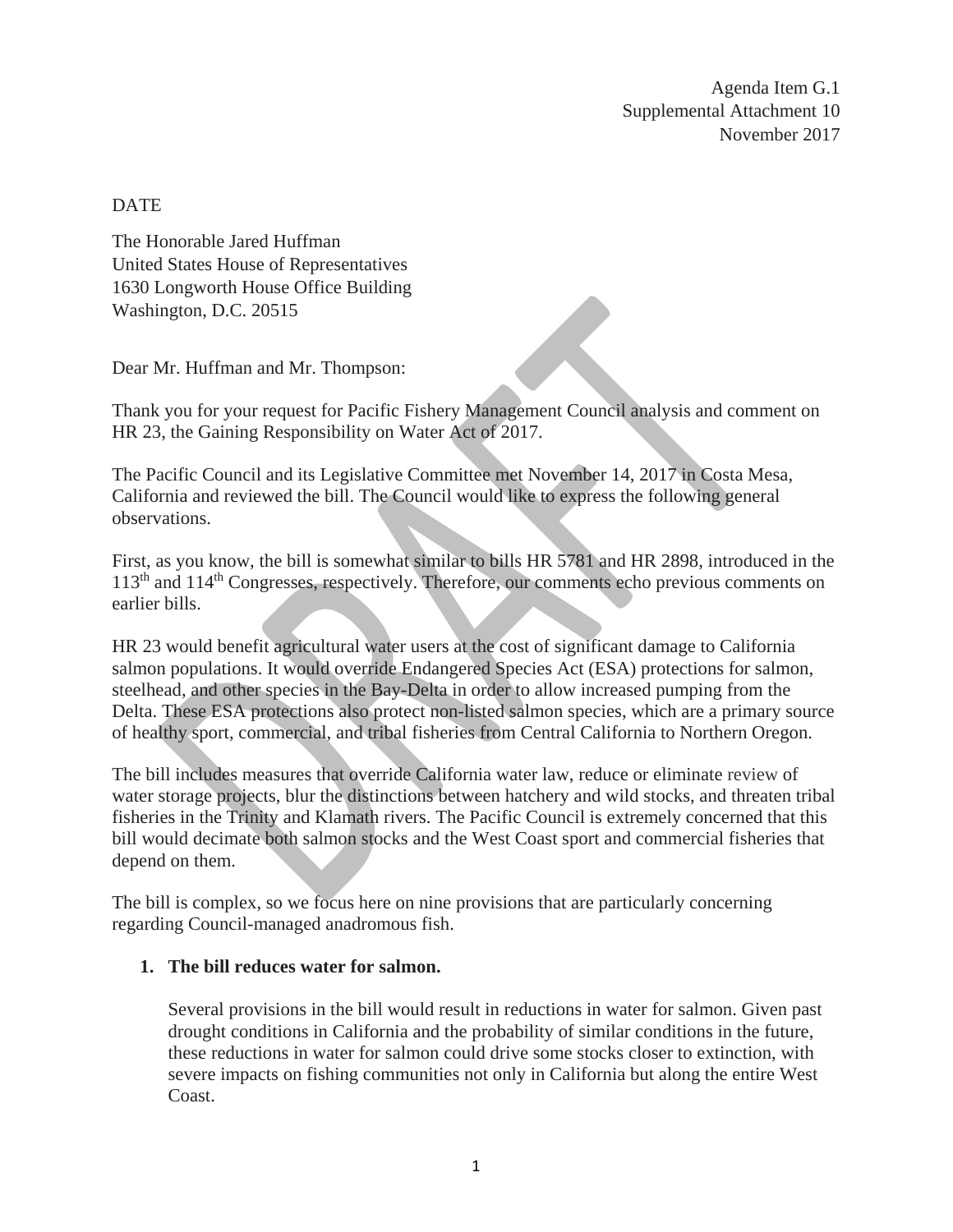For example, Section 105 eliminates the existing mandate for the Secretary of the Interior to provide water suitable "to protect all life stages of anadromous fish" and repeals the dedication of water for salmon (and other fish and wildlife) by ordering environmental water to be diverted to water users "to the fullest extent possible" (Section 105(1)(B)). The same section reduces water dedicated to the environment and salmon during water shortages (Section 105(1)(C)). Water contract renewals in the Central Valley Water Project would be extended from 20 to 40 years, restricting the ability of the Dept. of Interior to respond to changing conditions (Section 103). In addition, provisions in the Central Valley Project Improvement Act (CVPIA) to prevent environmental impacts from water transfers would be repealed, while all water transfers would undergo expedited review (Section 104(D)).

We are particularly concerned about Section  $107(C)(9)$ , which states that if, by September 30 2018, the Secretary does not increase the annual delivery capability of the Central Valley Project by 800,000 acre-feet, then all non-mandatory actions under section  $3406(b)(2)$  of the CVPIA will be suspended<sup>[1](#page-1-0)</sup>. Such an increase on an annual basis appears to be impossible.

The bill also eliminates the current prohibition against writing new Central Valley Project water contracts (Sec. 107(a)) and prevents mitigation for environmental impacts caused by changes in water operations during dry periods (Section 111).

# **2. The bill overturns both Federal and California state laws regarding salmon protection.**

The bill would overturn certain ESA protections, as well as decades of state law aimed at protecting salmon.

Section 108 overrides ESA protections for salmon, steelhead, and other species in the Bay-Delta in order to allow increased pumping from the Delta in excess of scientifically justified levels.

The bill would prohibit Federal departments and the State of California from restricting water rights in order to protect salmon. The California State Water Resources Control Board would not be allowed to use state law to regulate the State Water Project to protect state resources, including salmon, in the Bay-Delta (Sec. 108). In addition, California

<span id="page-1-0"></span><sup>&</sup>lt;sup>1</sup> This section of the CVPIA reads: "(2) Upon enactment of this title dedicate and manage annually 800,000 acrefeet of Central Valley Project yield for the primary purpose of implementing the fish, wildlife, and habitat restoration purposes and measures authorized by this title; to assist the State of California in its efforts to protect the waters of the San Francisco Bay/Sacramento San Joaquin Delta Estuary; and to help meet such obligations as may be legally imposed upon the Central Valley Project under state or federal law following the date of enactment of this title, including but not limited to additional obligations under the federal Endangered Species Act. For the purpose of this section, the term "Central Valley Project yield" means the delivery capability of the Central Valley Project during the 1928-1934 drought period after fishery, water quality, and other flow and operational requirements imposed by terms and conditions existing in licenses, permits, and other agreements pertaining to the Central Valley Project under applicable State or Federal law existing at the time of enactment of this title have been met."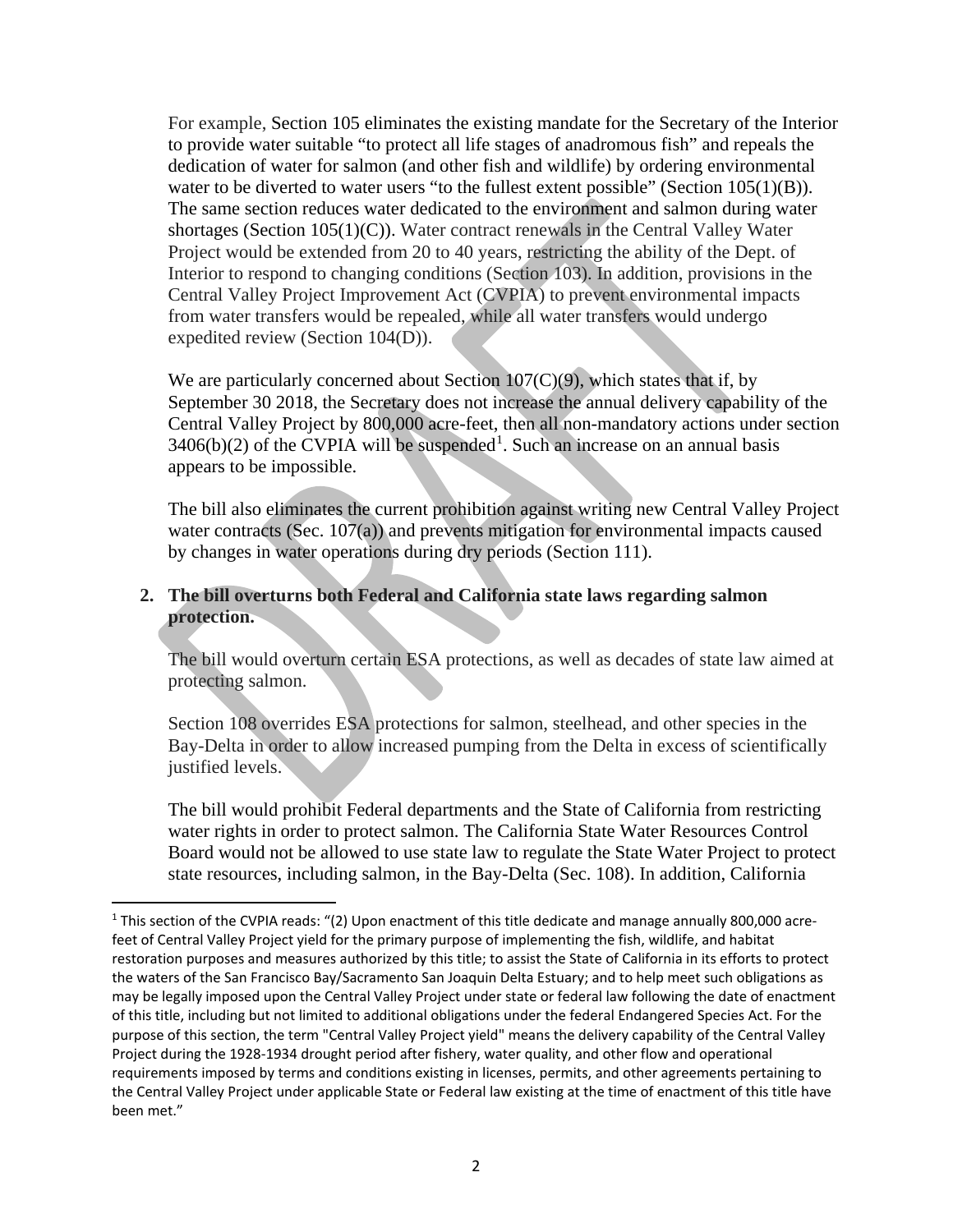would also be prevented from using the Public Trust to protect state waters (Section  $108(b)$ ).

## **3. The bill weakens the San Joaquin River Salmon Restoration Agreement.**

Section 109 amends the San Joaquin River Restoration Act, adding new requirements for release of flows and acquisition of property to comply with the Settlement. Section 113 would effectively halt the restoration of the San Joaquin River and its native salmon runs as required by state law, Federal law, and a binding court settlement. This would result in dewatering 60 miles of the San Joaquin River, California's second longest river—also in violation of state law. In addition, restoration of salmon below Friant Dam would be specifically disallowed: "No salmonids shall be placed into or allowed to migrate to the Restoration Area" (Section  $113(a)(7)(B)$ ). In turn, state agencies would not be allowed to use the California Fish and Game Code to require flows to restore the San Joaquin River below Friant Dam (Section 113(a)(5)). The release of restoration flows below Sack Dam on the San Joaquin River would also be disallowed (Section 113(a)(7)(B)).

## **4. The bill blocks implementation of existing Biological Opinions.**

The bill blocks implementation of current Biological Opinions in the Central Valley, as well as previous Biological Opinions that were found by Federal courts to violate the ESA. All Bay-Delta protections would roll back to 1994 levels (Section 108(a)).

# **5. The bill prohibits agencies from differentiating between wild and hatchery salmon.**

Section 109 would require the Secretary to include hatchery-spawned species when making any determination under the ESA that relates anadromous fish in the Sacramento and San Joaquin Rivers and their tributaries. ("The Secretaries of the Interior and Commerce shall not distinguish between natural spawned and hatchery-spawned or otherwise artificially propagated strains of a species in making any determination under the Endangered Species Act of 1973… that relates to any anadromous fish species present in the Sacramento and San Joaquin Rivers or their tributaries and ascend those rivers and their tributaries to reproduce after maturing in San Francisco Bay or the Pacific Ocean.")

Equating hatchery-reared fish with wild fish will result in decreased genetic diversity within stocks. Genetic diversity is the key to species adapting to and surviving variations in environmental conditions. When stocks have low diversity, their chances of surviving an environmental challenge is greatly reduced, as was seen in the 2007-2009 collapse of the Sacramento fall Chinook salmon stock.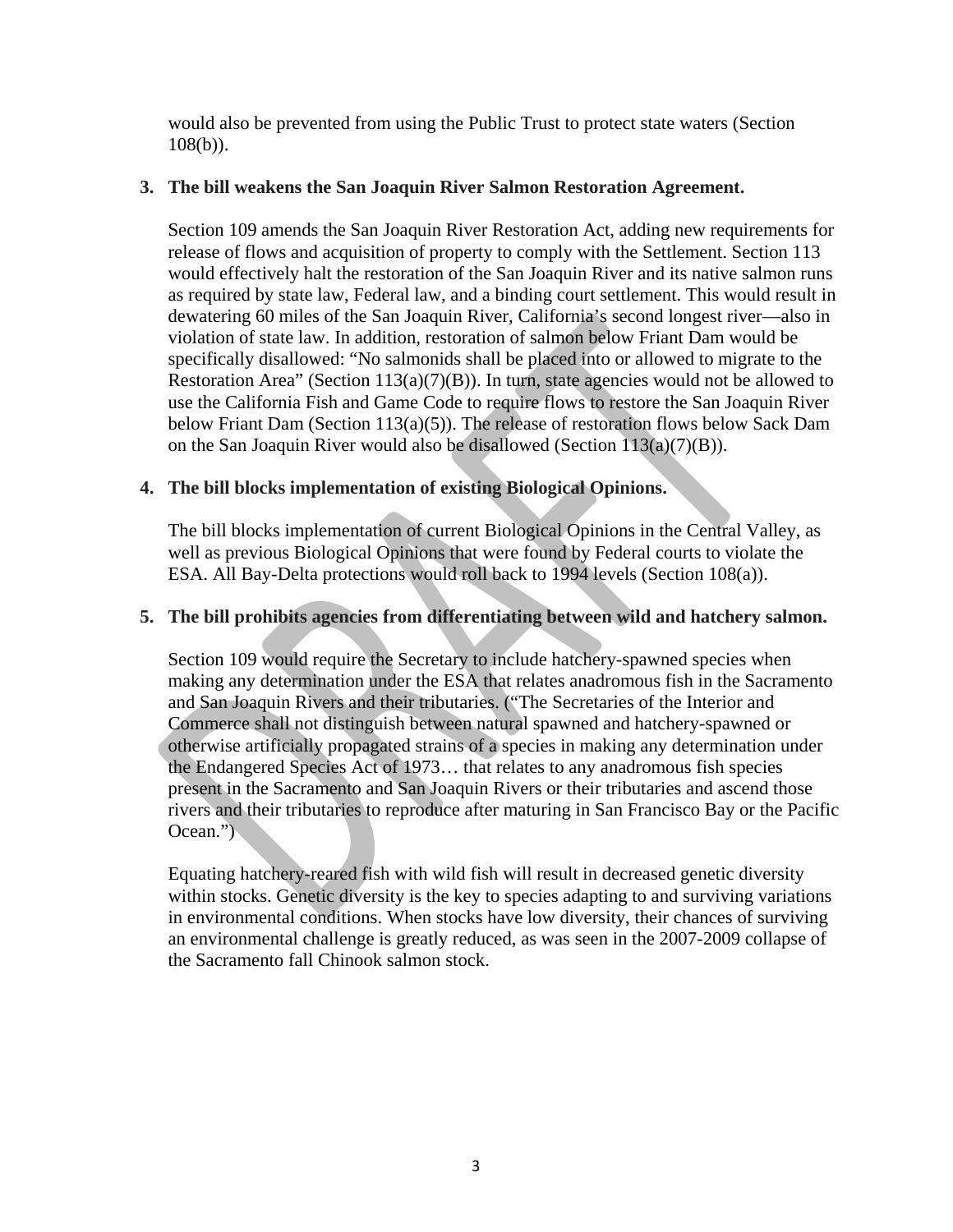#### **6. The bill blocks water releases to protect Klamath salmon.**

Section 402 prohibits emergency releases of Trinity River water, allowed under recent Court rulings, to prevent disease outbreaks on the Klamath River in California. These supplemental flows, which lower water temperatures, flush disease-causing organisms from the Klamath system, and reduce the effects and chances of infection, are vitally important to Klamath salmon and the fisheries that depend on them.

The Council has commented several times on the importance of these flows to Klamath salmon. This year, due to low Klamath numbers, the Council canceled the ocean salmon fishing season along a 200-mile stretch of coast along northern California and southern Oregon, leading the governors of Oregon and Washington to request a Federal disaster declaration.

## **7. The bill fast-tracks and weakens environmental review of new water projects.**

The bill contains several provisions aimed at fast-tracking new water projects or reducing environmental analysis of such projects. A Congressional summary notes it would allow regulatory streamlining for new dams by declaring that a Notice of Determination or a Notice of Exemption prepared pursuant to the California Environmental Quality Act will satisfy the requirements of the National Environmental Protection Act (Section 110(a)). This would waive the public's right and ability to provide comment on new dams and projects, even those that are Federally funded—a pillar of the NEPA process.

Title V, the Water Supply Permitting Act, would allow the Bureau of Reclamation alone to determine which biological and other studies would be used to evaluate and permit new dams. This could lead the Bureau to exclude information about the potential impacts of Bureau projects (Sec. 504 (a)(4)). Title VI would further streamline the Bureau process, requiring feasibility studies to be completed within three years and with a maximum cost of \$3 million unless fully justified by the Interior Secretary. If timelines are not met by the Secretary, financial penalties against "each applicable agency office" would be incurred.

Finally, Section 107(e) authorizes the raising of Shasta Dam and other dam projects. Federal biologists have already determined that raising Shasta Dam would be harmful to salmon; it would also violate state law.

## **8. The bill cuts critical funding for habitat restoration.**

The bill would cut funding for habitat restoration by repealing the mandate that 67% of the of the CVPIA Restoration Fund be spent on habitat restoration activities (Section  $106(a)(2)$ ). In addition, user contributions to the CVPIA Restoration Fund would be reduced (Sections 106(c) and (d)).